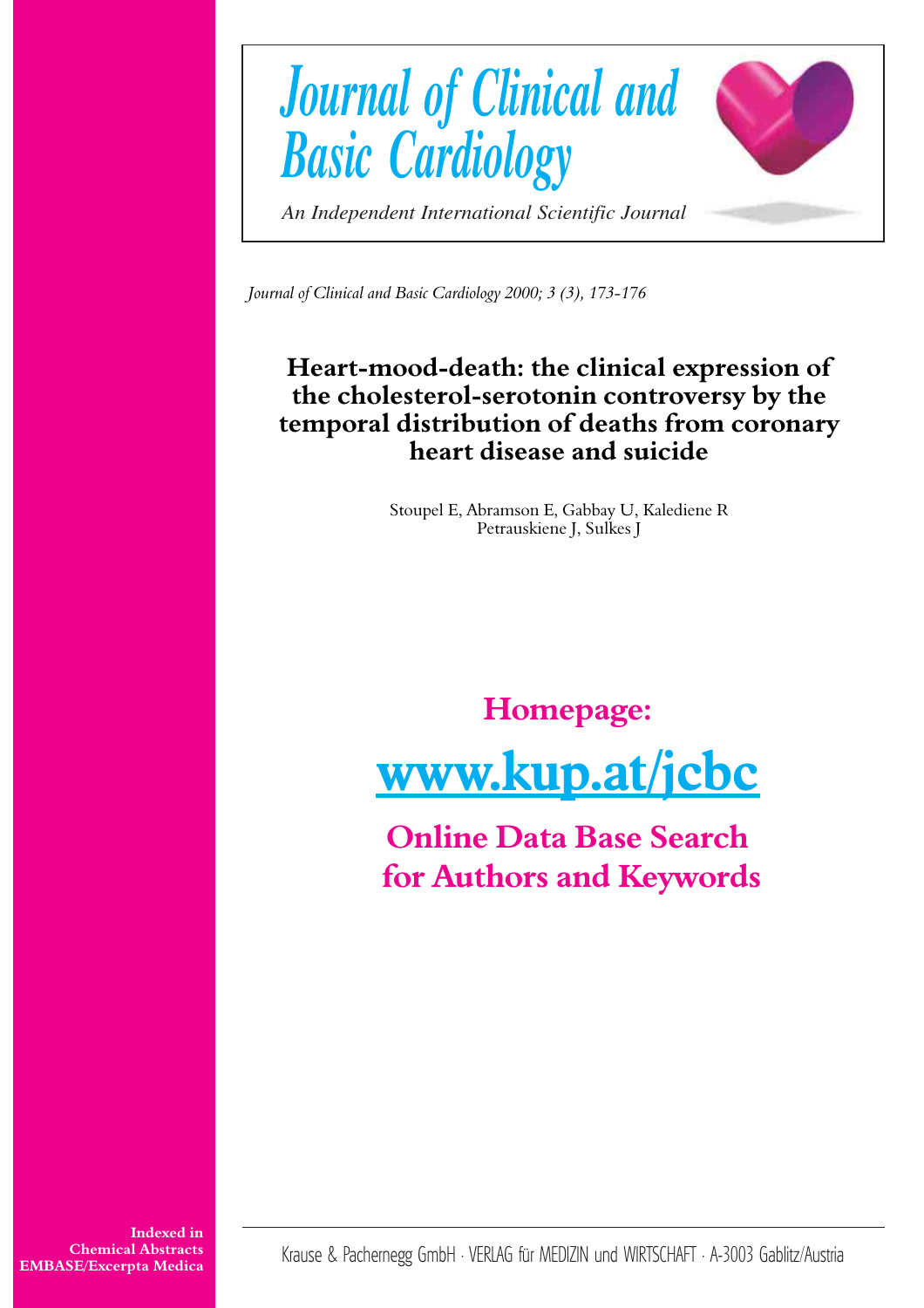# **Heart-Mood-Death: The Clinical Expression of the Cholesterol-Serotonin Controversy by the Temporal Distribution of Deaths from Coronary Heart Disease and Suicide**

E. Stoupel, U. Gabbay, J. Petrauskiene, E. Abramson, R. Kalediene, J. Sulkes

Cholesterol and serotonin are both involved in the pathogenesis of atherosclerosis, the underlying cause of most cases of coronary/ischaemic heart disease and of depression, a common factor in suicide. High levels are associated with heart disease and low levels with depression and suicidal behaviour. The purpose of this study was to examine the temporal distributions of deaths from coronary/ischaemic heart disease and suicide in two distinct geographic areas, Israel and Lithuania, and their relationship to environmental physical activity. Data were accumulated over three consecutive periods. A total of 18063 suicides (fatal and attempts) in Israel and 10792 suicides (fatal only) in Lithuania were analysed, as were 3179 deaths from myocardial infarction and stroke in Israel and 149294 deaths from ischaemic heart disease and stroke in Lithuania. The monthly death distribution was compared between groups and correlated with monthly parameters of solar and geomagnetic activity, space proton flux and other physical indices. Pearson correlation coefficients and their probabilities were obtained. The results showed that the monthly number of deaths from coronary/ischaemic heart disease and suicide are significantly and adversely correlated. However, despite its many common pathogenetic mechanisms with ischaemic heart disease, stroke was not related to suicide for this factor. The death distributions of ischaemic heart disease, stroke and suicide were significantly but differently related to geomagnetic activity, space proton flux, and radiowave propagation. We speculate that these findings are at least partly attributable to the role of depression-related cholesterol-serotonin interactions in the development, clinical course and prognosis of both ischaemic heart disease and suicidal behaviour. *J Clin Basic Cardiol 2000; 3: 173–6.*

**Key words:** ischaemic heart disease, suicide, stroke, cholesterol, serotonin

Since the experiments of Anitchskov and Chalatou in 1913<br>[1], researchers have recognised the dominant role of cholesterol in the pathogenesis of atherosclerosis and related diseases, including the number one killer of modern times, coronary/ischaemic heart disease. Many therapeutic strategies today focus on cholesterol lowering with diet, exercise and drugs, especially statins. These measures have led to a decrease in mortality from coronary/ischaemic heart disease in recent decades. Nevertheless, the decrease in total mortality has been much less than expected, apparently due to an accompanying increase in non-disease-related deaths. Indeed, at least one large study has shown that suicide and trauma may account for up to 70 % of all deaths. [2]

At the same time, a vast amount of new data has been accumulating in the fields of human behaviour in general, and in the neurobiochemistry of depression, aggressiveness and suicidal behaviour in particular. [3–6] The first suggestions of the importance of serotonin/5-hydroxytryptamine in human psychiatry appeared in the 1950s. [7, 8] By the 1990s, the role of serotonin in the pathogenesis of depression and suicide was confirmed, while a complicated interrelationship was noted between cholesterol and serotonin, leading many cardiologists to consider depression an important prognostic sign of major coronary events. [9] Based on these findings, our team combined these data and revealed an opposite relationship between the number and time of deaths from coronary/ischaemic heart disease and suicide and some factors of environmental physical activity. [10–13]

The aim of the present study was threefold:

1. To compare the monthly death distribution from ischaemic/coronary heart disease and suicide in two distinct geographic areas, Lithuania and Israel, in relation to the cholesterol-serotonin controversy.

2. To examine the suggestion raised by our previous observations that coronary heart disease and suicide have a strong but negative relationship with environmental physical activity, and this affects many pathogenetic features of these two heart-mood entities:

3. To determine if the relationship of suicide to coronary/ ischaemic heart disease holds true also for stroke, a disorder closely related to atherosclerosis and sharing many of the same risk factors.

## **Materials and methods**

Four groups of suicide deaths were included, three in Israel and one in Lithuania.

*In Israel*: 2359 fatal suicides recorded from 1981 to 1989 (108 consecutive months) (1595 males, 67.61 % and 764 females, 32.39 %); 2753 fatal suicides recorded from 1974 to 1992 (excluding 1989, when data were not available in Israel, for technical reasons; 216 months) (1858 males, 67.49 %, and 895 females, 32.51 %); and 15435 suicide attempts recorded from 1974 to 1992 (excluding 1989) (5438 males, 35.23 %, and 9997 females, 64.77 %). The total suicide (fatal and attempts) group in Israel (for 216 months) numbered 18063, 6159 males (34.10 %) and 11,904 females (65.90 %). (For technical reasons, the summarised deaths may be higher than the individual figures in some cases.)

*In Lithuania*: 10,092 fatal suicides recorded from 1990 to 1996 (84 months) (8236 males, 81.61 % and 1856 females, 18.39 %.

For comparison, data were collected on monthly hospital deaths from acute myocardial infarction (total 1892) and stroke (total 1287) at a major medical centre in Israel from 1974 to 1992 (236 months). In Lithuania, data on ischaemic/coronary heart disease (total 114,574) and stroke (total 37,720) from 1990 to 1996 (84 months) were derived from the International Disease Classification (World Health Organisation, Geneva, 1998).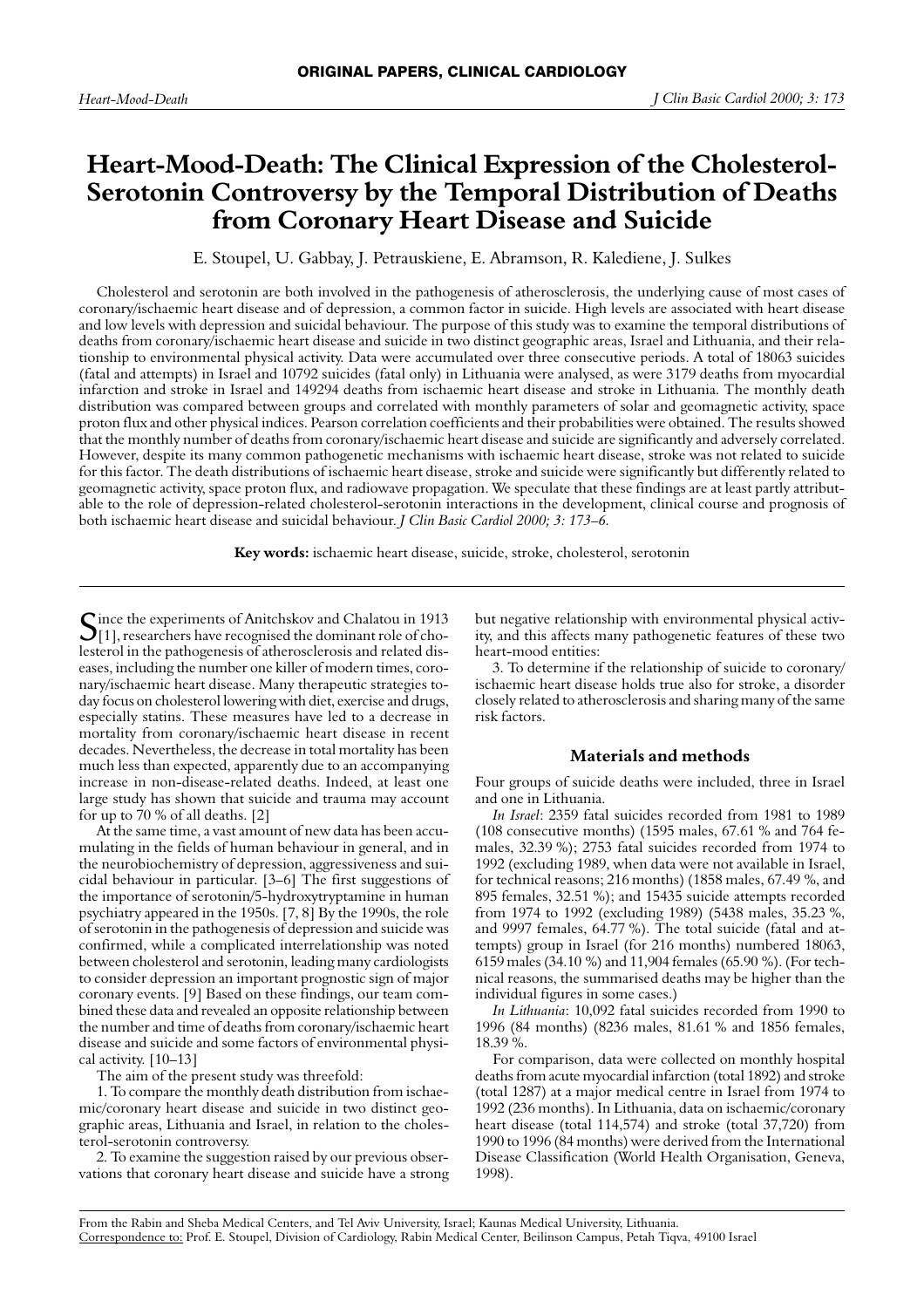To determine the relationship of these temporal distributions with environmental physical activity, physical data were collected for the same time periods from the National Geophysical Data Center, National Space Services Center, and Air Force Geophysical Laboratory, USA [14–16] and from the Izmiran Institute of the Academy of Sciences of the former USSR (for 1974–1989). [17] (For technical reasons, some of the space physical data were missing so that the number of months compared was not always equal.) Specifically, we examined solar activity, geomagnetic activity, and space proton flux > 90 MEV in addition to hours of positive and negative ionisation, sudden magnetic disturbances of the ionosphere and early morning (minimal) and noon (maximal) radiowave propagation.

## **Statistical analysis**

Pearson correlation coefficients (r) and their probabilities (p) were calculated between monthly suicide events and deaths from coronary/ischaemic heart disease and stroke in Lithuania and Israel. Pearson correlation coefficients and their probabilities were also calculated between the monthly number of deaths from all causes under study and levels of cosmophysical parameters and compared between deaths from suicide and coronary/ischaemic heart disease/stroke. A p value of less than or equal to 0.05 was considered statistically significant; a p value of 0.06–0.1 was considered a trend. The statistical analysis was performed with the SAS software (SAS Institute, Cary, NC).

### **Results**

Figure 1 shows the monthly distribution of attempted and fatal suicides in Israel, 1972–1992 (excluding 1989) and Lithuania, 1990–1996, and Figure 2 shows the correlation between monthly number of deaths from coronary/ischaemic heart disease and stroke and suicide in Lithuania, 1990–1996 (84-month data). Comparison of the monthly fatal suicides ( $n = 2359$ ) and deaths from acute myocardial infarction ( $n = 1573$ ) in Israel over 108 consecutive months (1981–1989) yielded a negative correlation ( $r = -0.326$ ,  $p = 0.0005$ ). Figure 3 shows the monthly correlation coefficients between number of deaths from coronary/ischaemic heart disease and suicides (fatal and non-fatal) in Israel and cosmophysical parameters (solar, ionosphere, geomagnetic field activity, space proton flux). In Lithuania, the monthly number of coronary/ischaemic heart disease-related deaths ( $n = 114,574$ ) was directly correlated with the monthly solar activity indices ( $r = 0.24$ ,  $p = 0.03$ ); there was also a trend for a correlation with geomagnetic activity ( $r = 0.20$ ,  $p = 0.06$ ). By contrast, the distribution of deaths from suicide ( $n = 10,092$ ) was negatively related to both monthly solar activity parameters ( $r = -0.60$  to 0.65,  $p =$ 0.0001) and geomagnetic activity ( $r = -0.243$  to  $-0.30$ ,  $p = 0.003$  and  $0.004$ ). Stroke-related deaths showed a significant negative relationship only with space proton flux > 90 MEV. The stroke-suicide mortality interrelationship did not achieve statistical significance ( $p = 0.06$ ).

#### **Discussion**

In December 1996 *Time* magazine, quoting a study in *Neurology,* informed readers that individuals who have had one or more episodes of depression are at three times the normal risk of heart attack, similar to those with arterial hypertension or high cholesterol. [18] These data were supported by the post-infarction, late-potential study of Ladvig et al. [9], who reported that "cardiac deaths … were significantly predicted by severe forms of post-AMI depression as revealed by univariate analysis. The evidence was stronger for predicting







Figure 2. Pearson correlation coefficients (r) and their probabilities (p) between monthly number of deaths from IHD, stroke, suicide and accidents (Lithuania, 1990–1996, 84 months' data)



Figure 3. Correlation coefficients (r) and their probabilities (p) between number of monthly deaths from ischaemic/coronary heart disease, stroke and suicide and nine cosmophysical parameters in Israel

cardiac death ( $p < 0.001$ ) than arrhythmic events ( $p < 0.035$ )." Depression is also considered a major predictor of suicide or suicide attempts by most of the studies in this field [19–21] and Fawcett and co-workers [20] have shown that suicide attempters have a predominantly low serum cholesterol level (< 160–180 mg%). Accordingly, in our previous analyses of the monthly relationship between coronary heart disease and suicide [10–13], and in the present study, we noted a highly significant and negative relationship between those two groups of deaths in both Lithuania and Israel. These observations were accompanied by findings of a very different relationship of these two groups with physical environmental activity. We attribute this difference to the role of serotonin-related mechanisms in the pathogenesis of these disorders.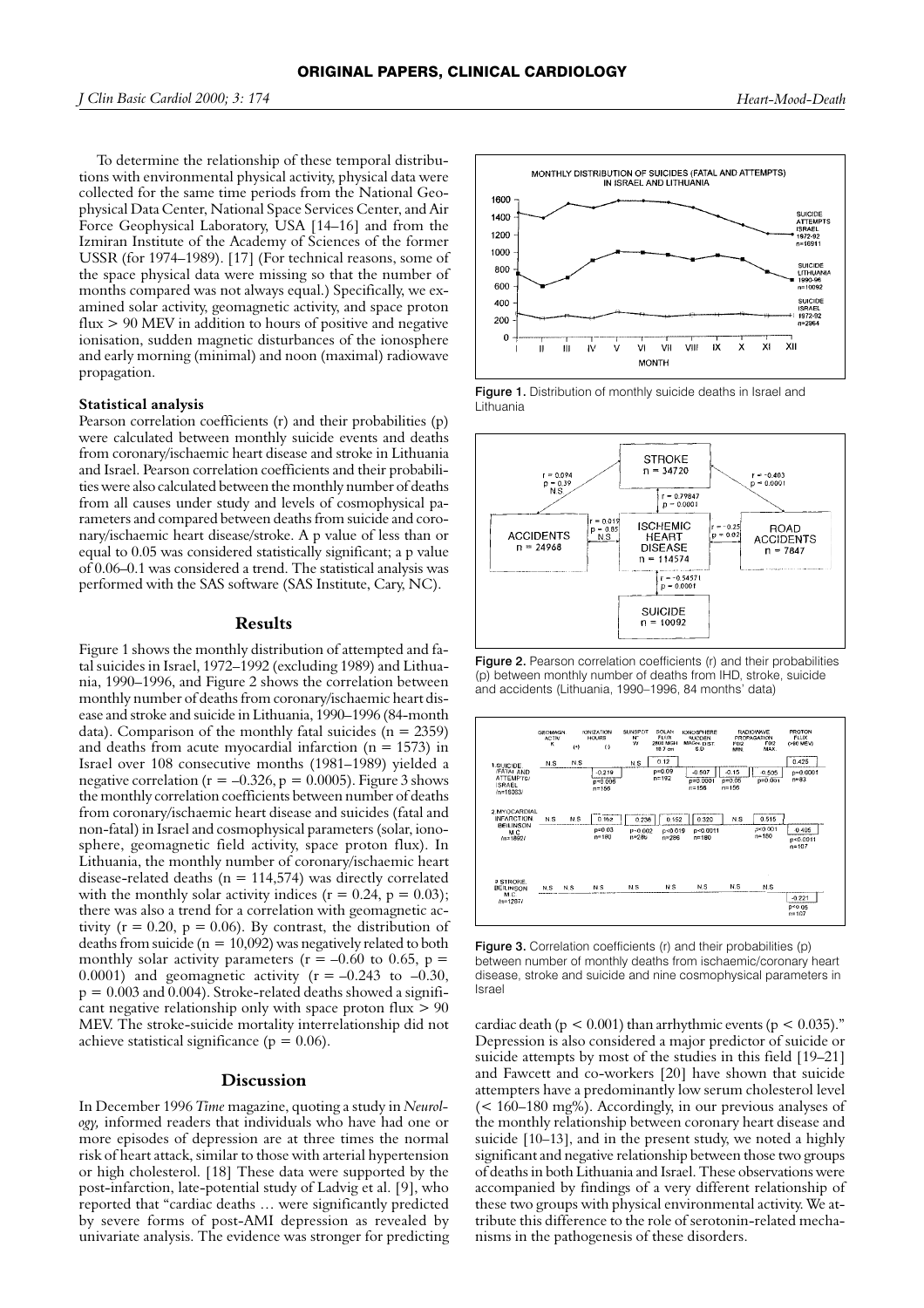In the late 1980s, a series of publications appeared in the neuropsychiatric literature [22, 23] and also in JAMA [24, 25] on the results of depression therapy with transcranial magnetic stimulation, and changes in melatonin, a derivative of serotonin, with changes in the magnetic field. [26, 27] All showed some sort of antagonistic effect of lipids, including cholesterol and serotonin-related metabolic and behavioural phenomena. This was followed by studies of the relationship between levels of cholesterol-serotonin and their derivatives melatonin and 5-hydroxyindoleacetic acid (5-HIAA) with signs of aggressiveness, depression, and self-destructive behaviour in humans, using high-low fat diets, and in monkeys, using measurements of 5-HIAA in the CSF and the brain cortex. [28, 29] Depression was found to be related to a low level of serotonin and melatonin and an increase in the number of serotonin receptors in human blood platelets and in brain cortex. Furthermore, in a study in our center [30], our team demonstrated that the level of prolactin, a close associate of serotonin, rises on days of high levels of geomagnetic activity, when a trend to a decrease occurs in both suicide (attempts and deaths) and severity of migraine, a neurovascular phenomenon also related to serotonin activity. [27, 31] These findings were supported by our 1995 study [10] indicating a negative relationship between monthly suicide number and the geomagnetic activity index (K) over a 107-month period. [10, 12] Recently, The Scandinavian and The West of Scotland Statin Studies [32–34] have pointed to the important role of cholesterol-lowering drugs (statins) in preventing heart disease. These findings were accompanied by evidence that some of these drugs, and low-fat diets, decrease the serotonin level in the central nervous system while increasing aggressive behaviour and depressive and suicidal episodes [4, 6] leading to little change in overall mortality. [21] The differences found among the different types of statins were attributed to the differing ability of these agents to cross the blood-brain barrier and thereby to affect the level and neurobiologic function of serotonin. [35, 36] Finally, it has been demonstrated under experimental conditions that the serotonin-related endothelial-derived relaxing factor (EDRF) is seriously damaged by atherosclerotic plaques, which in turn inhibit the normal vascular response to vasospasm [37] and may predispose affected individuals to plaque rupture, the principal underlying mechanism of coronary thrombosis and myocardial infarction, and a great proportion of sudden cardiac deaths.

The latter study may also explain our surprising finding that the number of deaths from stroke, which is very closely related pathogenetically and statistically with coronary heart disease, was not significantly associated temporally with suicide, also a strongly and adversely correlated entity with coronary heart disease. This may be due to the great proportion of stroke deaths that occur late after the acute event and/or differences in some stroke and coronary heart disease risk factors, (such as the presence of atrial fibrillation or high alcohol consumption. [38, 39] Indeed, one of our earlier studies indicated that atrial fibrillation, but not heart attacks, is adversely correlated with the daily geomagnetic activity level [40], as is the ratio of deaths from coronary heart disease and stroke. [13] We accepted that 85 % of all strokes in developed countries are ischaemic, ie, involve the transport of thrombi by the bloodstream from the enlarged left atrium to the brain, especially in the presence of atrial fibrillation or in patients after myocardial infarction.

In 1997 additional evidence was published showing the close levels between mood and vascular pathology. Everson et al. [41], in the conclusion of their four-year observation of the progression of carotid artery atherosclerosis, noted that: "Hopelessness is an independent predictor of cardiovascular

disease and mortality in both American and Finnish populations." The temporal distribution of the prevalence of the subsequent cardiovascular or behavioural events can be influenced by environmental physical factors.

### **Conclusions**

- 1. The monthly number of deaths from coronary/ischaemic heart disease is significantly and negatively correlated to the monthly number of deaths from suicide.
- 2. Despite their many common pathogenetic mechanisms and similar temporal distribution of deaths, coronary/ischaemic heart disease and stroke do not show a similar temporal relationship with deaths from suicide.
- 3. The monthly number of deaths from coronary/ischaemic heart disease, stroke and suicide are significantly related, though in opposite directions, to some environmental physical activity parameters.
- 4. Depression-related mechanisms involving the serotonincholesterol interaction are presumed to play a role in the development, clinical course and prognosis of both ischaemic heart disease and suicidal behaviour, with involvement of changing levels of environmental physical activity.

#### **Acknowledgement**

We are grateful for the editorial and secretarial help of Mrs. Gloria Ginzach and Mrs. Melanie Kawe.

#### **References**

- 1. Anitchskov NU, Chalatov S. Ueber experimentale cholesterein deposition. centralbe. J Allg Pathol Pathol Anat 1913; 24: 1–9.
- 2. Muldoon F, Manuck SB, Matthews KA. Lowering cholesterol concentration and mortality: A quantitative review of primary prevention trials. Br Med J 1990; 301: 308–14.
- 3. Mann JJ, Stoff DM. A synthesis of current findings regarding neurobiological correlates and treatment of suicidal behavior. Ann NY Acad Sci 1997; 836: 352–63.
- 4. Kaplan JR, Muldoon MF, Manuck SB, Mann JJ. Assessing the observed relationship between low cholesterol and violence related mortality. Ann NY Acad Sci 1997; 836: 57–80.
- 5. Stoff DM, Mann JJ. Suicide research. Ann NY Acad Sci 1997; 836: 1–11.
- 6. Asberg M. Neurotransmitters and suicidal behavior. Ann NY Acad Sci 1997; 836: 158–81.
- 7. Wolley D, Shaw E. A biochemical and pharmacological suggestion about certain mental disorders. Proc Natl Acad Sci USA 1954; 40: 228–31.
- 8. Lapin IP, Oxenkrug G. Intensification of the central serotoninergic processes as a possible determinant of thymoleptic effect. Lancet 1969; 1: 132-6.
- 9. Ladvig KH, Kieser M, Konig J, Breithardt G, Borggeffe M. Affective disorders and survival after myocardial infarction. Eur Heart J 1991; 12: 959–64.
- 10. Stoupel E, Abramson E, Sulkes J, Martfel J, Stein N, Handelman M, Zadka P, Gabay U. Relationship between suicide and myocardial infarction with regard to changing environmental conditions. Int J Biometerol 1995; 38: 199– 203.
- 11. Stoupel E, Petrauskiene J, Kalediene R, Abramson E, Sulkes J. Clinical cosmobiology: the Lithuanian study, 1990–1992. Int J Biometerol 1995; 38: 204–8.
- 12. Stoupel E. Serotonin "interested" clinical syndromes in different geomagnetic activity. Second International Symposium on Serotonin. Houston, Texas, September 15–18, 1992; Abstract Book, p 60.
- 13. Stoupel E, Petrauskiene J, Kalediene R, Domarkiene S, Abramson E, Sulkes J. Distribution of deaths from ischemic heart disease and stroke. Environmental and aging influences in man and woman. J Basic Clin Physiol Pharmacol 1996; 7: 303–21.
- 14. NOAA-USAF Space Environment Services Center. Preliminary Report and Forecast of Solar Geophysical Data (weekly).
- 15. NOAA. National Geophysical Data Center. Solar Indices Bulletin (monthly).
- 16. NOAA. National Geophysical Data Center. Geomagnetic Indices Bulletin (monthly).
- 17. The Izmiran Institute Academy of Sciences of the USSR (Russia). Cosmic Data (monthly).
- 18. Cronin B. Medical news (review). Time magazine 1996; 12330: 22.
- 19. Van Praag HM, De Haan S. Central serotonin metabolism and the frequency of depression. Psychiatry Res 1979; 1: 219–24. 20. Fawcett J, Busch KA, Jacobs D, Kravitz H, Fogg L. Suicide: a four-pathway
- clinical-biochemical model. Ann NY Acad Sci 1997; 836: 288–99.
- 21. Jacobs DH, Blackburn M, Higgins D, Read H, Iso G. Report of the conference on low blood cholesterol: mortality associations. Circulation 1992; 86: 1046–60.